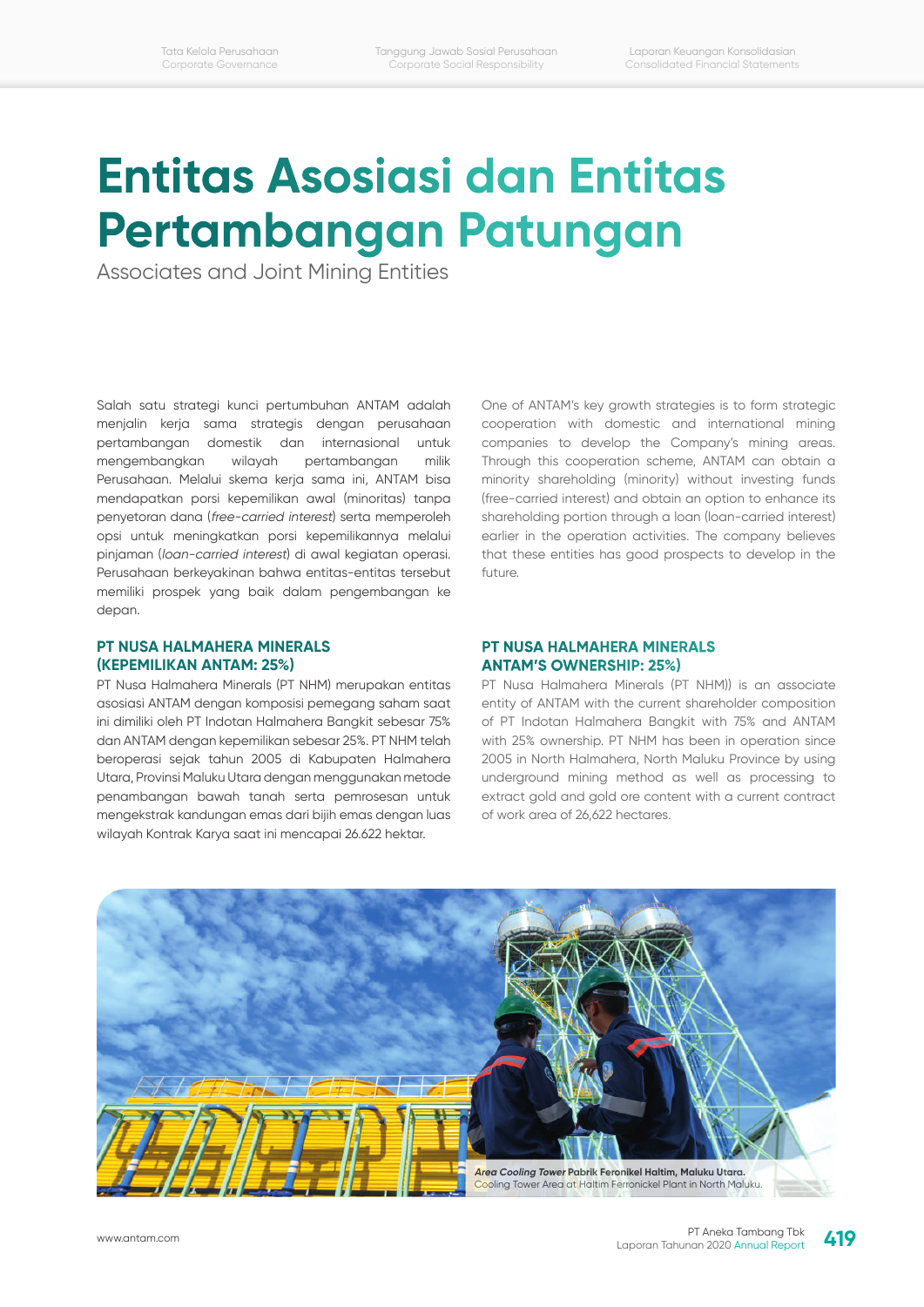Di awal tahun 2012, ANTAM memiliki 17,5% saham PT NHM dan sisanya dimiliki sepenuhnya oleh NML. Efektif pada tanggal 20 Desember 2012, ANTAM meningkatkan kepemilikan saham PT NHM menjadi 25% dengan biaya sebesar US\$160 juta setelah mendapatkan persetujuan Kementerian Energi dan Sumber Daya Mineral dan Badan Koordinasi Penanaman Modal Republik Indonesia. Jumlah tersebut dibayarkan tunai sebesar US\$130 juta pada saat penyelesaian transaksi dan sisanya akan dibayarkan apabila PT NHM mampu meningkatkan cadangan emasnya sebesar 1 juta ons di akhir tahun 2017. Dampak lain dari transaksi akuisisi PT NHM ialah pencatatan keuntungan nonkas sebelum pajak sebesar Rp2,48 triliun pada tahun 2012 atas revaluasi nilai wajar 17,5% saham PT NHM milik Perusahaan oleh penilai independen Suwendho Rinaldy & Rekan. Hal ini sesuai dengan ketentuan PSAK 55: Instrumen Keuangan: Pengakuan dan Pengukuran.

Saat ini aktivitas operasi produksi PT NHM di Gosowong dilakukan dengan metode penambangan bawah tanah yang terbagi di lokasi tambang bawah tanah Toguraci dan tambang bawah tanah Kencana.

## **PT MERATUS JAYA IRON & STEEL (KEPEMILIKAN ANTAM: 34%)**

PT Meratus Jaya Iron & Steel (PT MJIS) dibangun sebagai bentuk sinergi usaha antara ANTAM dan PT Krakatau Steel (Persero) Tbk (PT KS) dimana ANTAM memiliki keahlian di bidang pertambangan sementara PT KS memiliki keahlian di bidang pengolahan besi baja.

In early 2012, ANTAM owns 17.5% shares in PT NHM and the remainder is owned by NML. Effective on December 20, 2012, ANTAM increased its shareholding in PT NHM to 25% at a cost of US\$160 million after securing approval from the Ministry of Energy and Mineral Resources and the Investment Coordinating Agency of the Republic of Indonesia. This amount was paid in cash amounting to US\$130 million at the time of the transaction's settlement and the remainder will be paid in the event PT NHM is able to increase its gold reserves of 1 million ons at the end of 2017. Other impact from PT NHM acquisition transaction is the booking of noncash gains before tax of Rp2.48 trillion in 2012 over the revaluation of fair value of 17.5% shares in PT NHM owned by the Company by the independent appraiser of Suwendho Rinaldy & Partner. This is in accordance with the provisions set within SFAS 55 on Financial Instruments: Recognition and Measurement.

Currently, PT NHM's operational activities in Gosowong was carried out by underground mining methods in the Toguraci and Kencana mine sites.

## **PT MERATUS JAYA IRON & STEEL (ANTAM'S OWNERSHIP: 34%)**

PT Meratus Jaya Iron & Steel (PT MJIS) was established as part of the business synergy between ANTAM and PT Krakatau Steel (Persero) Tbk (PT KS) wherein ANTAM has the expertise in mining while KS has the expertise in steel processing.

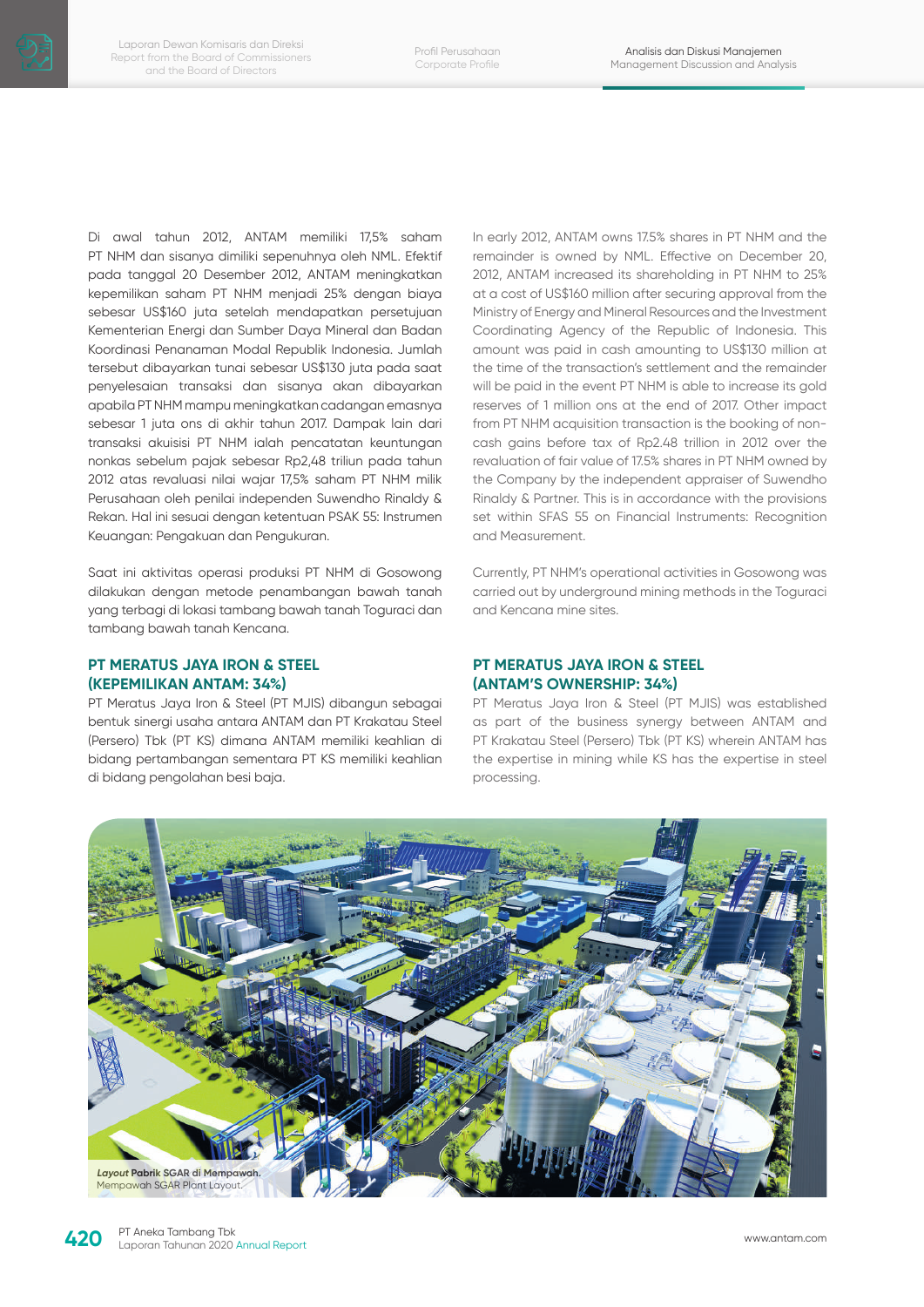PT MJIS telah memiliki pabrik sponge iron berbasis teknologi rotary kiln yang berlokasi di Batulicin, Kabupaten Tanah Bumbu, Kalimantan Selatan. Susunan pemegang saham PT MJIS adalah 66% dimiliki oleh PT KS dan 34% dimiliki oleh ANTAM. Sponge iron digunakan sebagai bahan baku pembuatan baja PT KS.

Pabrik sponge iron PT MJIS telah mulai beroperasi sejak tahun 2013. Saat ini operasi pabrik berhenti untuk sementara waktu seiring kondisi pasar/industri dan harga komoditas baja dan besi yang kurang baik. PT MJIS tengah berupaya untuk menjalin kerja sama dengan partner strategis terkait strategi bisnis masa depan.

## **PT WEDA BAY NICKEL (KEPEMILIKAN ANTAM: 10%)**

PT Weda Bay Nickel (WBN) dibentuk pada tahun 1998 berdasarkan hukum Republik Indonesia untuk melaksanakan Kontrak Karya (KK) generasi ke-7 dengan Pemerintah Indonesia. ANTAM mendapatkan free carried di usaha ventura bersama dengan Eramet S.A. (ESA) untuk mendirikan tambang nikel dan kobalt serta pabrik pengolahan nikel berteknologi hidrometalurgi di Teluk Weda di wilayah yang terletak di antara Kabupaten Halmahera Tengah dan Kabupaten Halmahera Timur, Provinsi Maluku Utara.

Proyek nikel ini akan dikelola oleh PT Weda Bay Nickel (PT WBN) yang struktur kepemilikan sahamnya terdiri dari 10% ANTAM dan 90% Strand Minerals Pte. Ltd. (SM). ANTAM memiliki opsi untuk meningkatkan porsi saham PT WBN miliknya menjadi 25%. Komposisi kepemilikan saham SM saat ini ialah 57% Tsingshan group dan 43% dimiliki oleh ESA.

Proyek nikel PT WBN akan dikembangkan dengan teknologi berbasis proses pirometalurgi untuk memproduksi produk nickel ferroalloy dengan membangun pabrik pengolahan berkapasitas 30.000 TNi per-tahun serta pengolahan nikel secara hidrometalurgi. Pada tahun 2018, PT WBN telah memulai kegiatan konstruksi pabrik pengolahan, diawali dengan aktivitas pemancangan tiang pertama pabrik di site Tanjung Ulie pada Agustus 2018. Pada tahun 2020, pabrik ferroalloy PT WBN telah dirampungkan dan telah memulai fase operasi pabrik.

PT MJIS has a sponge iron plant with rotary kiln technology based in Batulicin, Tanah Bumbu Regency, South Kalimantan. The shareholder composition in PT MJIS is 66% owned by PT KS and 34% owned by ANTAM. Sponge iron is used as a raw material for the production of PT KS' steel.

PT MJIS' sponge iron plant has been in operation since 2013. Currently, the plant's operations are suspended due to unfavourable market/industry conditions as well as weak steel and iron commodity prices. PT MJIS is currently evaluating the possibility of cooperating with a strategic partner pertaining to future business strategy.

# **PT WEDA BAY NICKEL (ANTAM'S OWNERSHIP: 10%)**

PT Weda Bay Nickel (WBN) was established in 1998 based on the law of the Republic of Indonesia for implementing the 7th generation Contract of Work (CoW) with the Indonesian Government. ANTAM received free carried interest in its joint venture with Eramet S.A. (ESA) to set up a nickel and cobalt mine as well as a hydrometallurgy technology-based nickel processing plant that is located in Teluk Weda in a region that lies between Central Halmahera Regency and East Halmahera Regency, in North Maluku Province.

This nickel project will be managed by PT Weda Bay Nickel (PT WBN) whose shareholding structure comprise of ANTAM (10%) and Strand Minerals Pte. Ltd. or SM (90%). ANTAM has the option to increase its shares in PT WBN to 25%. SM's shareholding is currently 57% owned by the Tsingshan group and 43% owned by ESA.

PT WBN's nickel project will be developed using technology based on pyrometallurgy process to produce ferroalloy nickel by constructing a processing plant with capacity to produce 30.000 TNi per year as well as nickel processing using hydrometallurgy. In 2018, PT WBN has begun construction of the processing plant, beginning with the placement of the first pole on the plant's site in Tanjung Ulie on August 30, 2018. In 2020, the PT WBN ferroalloy plant has been completed and has started the operation phase.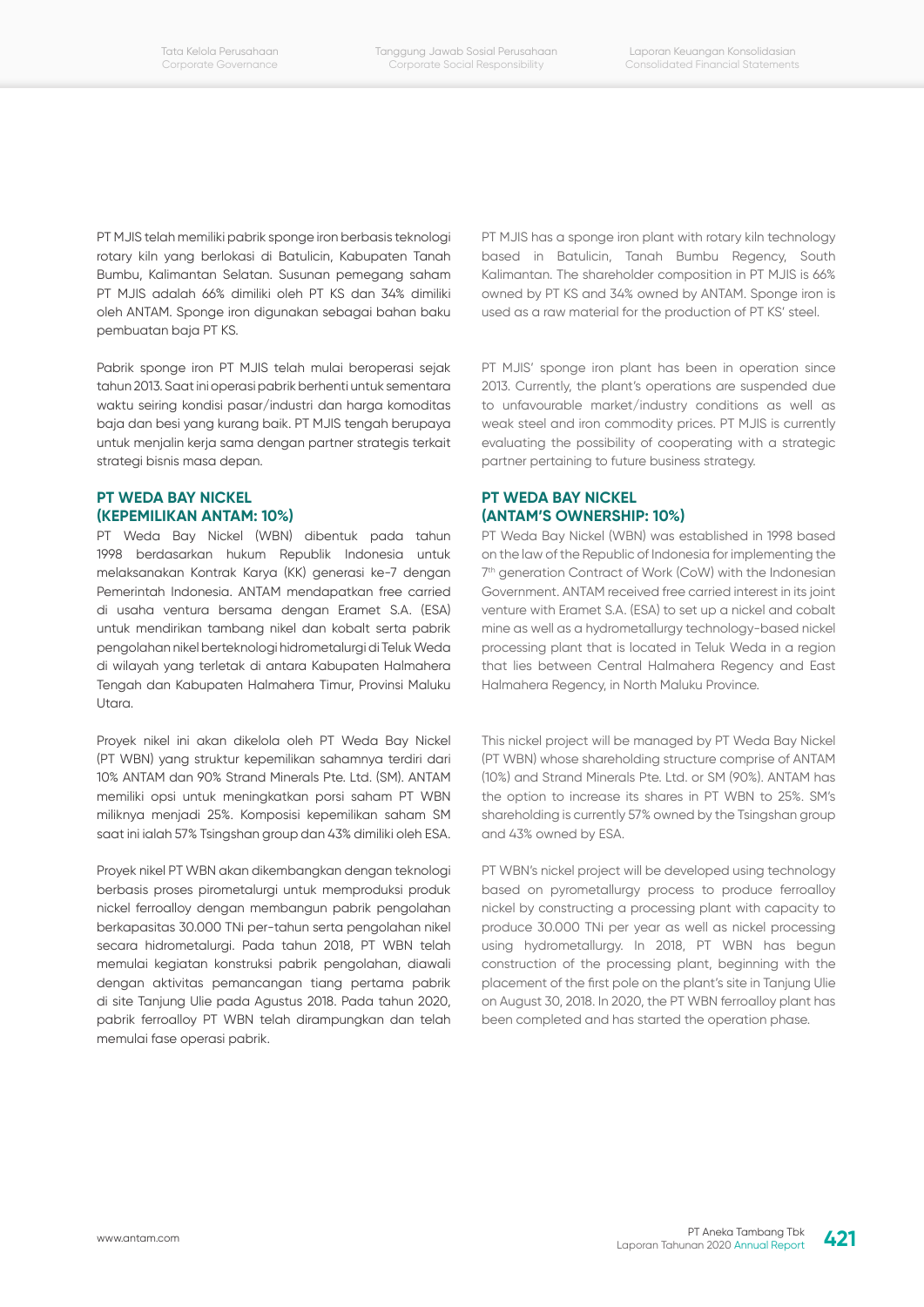## **PT PELSART TAMBANG KENCANA (KEPEMILIKAN ANTAM: 15%)**

PT Pelsart Tambang Kencana (PTK) berdiri pada tahun 1998 berbentuk perusahaan penanaman modal asing untuk melaksanakan Kontrak Karya (KK) generasi ke-7 dengan Pemerintah Indonesia dengan komoditas utama berupa mineral emas. Wilayah operasi KK PT PTK terdiri dari Blok Timburu dan Blok Kusan yang berada di Provinsi Kalimantan Selatan, dengan luasan KK saat ini sebesar 62.500 hektar.

Pada tahun 2019, PTK telah mendapatkan persetujuan akhir dokumen studi kelayakan dan persetujuan peningkatan tahap operasi produksi dan penciutan wilayah kontrak karya dari Direktorat Jenderal Mineral & Batu bara, Kementerian ESDM. Sepanjang tahun 2020, kegiatan operasional PTK difokuskan dalam pelaksanaan kegiatan eksplorasi berupa pemetaan geologi dan survei geofisika yang dilanjutkan dengan rangkaian tes metalurgi guna mendapatkan tingkat optimalisasi recovery mineral emas.

Proyek emas ini akan dikelola oleh PT PTK yang struktur kepemilikan sahamnya terdiri dari 15% ANTAM, Tambang Kencana Singapura Pty. Ltd sebesar 51%, Pelsart International N.L sebesar 19% dan PT Aurora Kirana sebesar 15%.

# **PT SUMBAWA TIMUR MINING (KEPEMILIKAN ANTAM: 20%)**

PT Sumbawa Timur Mining (STM) merupakan perusahaan berbadan hukum Indonesia yang memiliki Kontrak Karya (KK) generasi ke-7 dengan komoditas utama berupa mineral logam emas dan mineral ikutan lainnya. PT STM mengelola Proyek Tambang Hu'u yang berlokasi di Kabupaten Bima dan Kabupaten Dompu, Provinsi Nusa Tenggara Barat.

Komposisi pemegang saham PT STM dari 20% ANTAM dan 80% dimiliki oleh Eastern Star Resources Pty Ltd (ESR) yang terafiliasi dengan Vale Internasional. ANTAM memiliki opsi untuk meningkatkan porsi kepemilikan saham PT STM sebesar 20%.

Berdasarkan keterbukaan informasi PT STM pada bulan Februari 2020, PT STM mengumumkan penemuan deposit bijih tembaga-emas di Proyek Hu'u, Kabupaten Dompu, Provinsi Nusa Tenggara Barat. PT STM telah melakukan kegiatan eksplorasi di dalam wilayah KK Proyek Hu'u sejak tahun 2010. Berdasarkan perkiraan sumber daya mineral yang dilakukan PT STM per Desember 2019, sumberdaya mineral dengan klasifikasi tertunjuk pada wilayah Proyek Hu'u adalah sebesar 0,76 miliar ton dengan kandungan 0,93% tembaga dan 0,56 gpt emas serta sumberdaya

# **PT PELSART TEMBAGA KENCANA (ANTAM'S OWNERSHIP: 15%)**

PT Pelsart Tambang Kencana (PTK) was established in 1998 in the form of foreign investment company for implementing a 7th generation Contract of Work (CoW) with the Indonesian Government with its main commodity in the form of gold mineral. PT PTK's CoW region comprise of the Timburu Block and Kusan Block which is situated in South Kalimantan Province, with a current KK of 62,500 hectares.

In 2019, PTK has received final approval of a feasibility study document and approval for an increase in the stage of production operations and contraction of the contract of work area from the Directorate General of Mineral & Coal, Ministry of Energy and Mineral Resources. Throughout 2020, PT PTK were focused on carrying out exploration activities in the form of geological mapping and geophysical surveys, followed by a series of metallurgical tests in order to obtain the optimisation rate of gold mineral recovery.

This gold project will be managed by PT PTK whose share ownership structure comprise of ANTAM (15%), Tambang Kencana Singapura Pty. Ltd (51%), Pelsart International N.L (19%) and PT Aurora Kirana (15%).

## **PT SUMBAWA TIMUR MINING (ANTAM'S OWNERSHIP: 20%)**

PT Sumbawa Timur Mining (STM) is an Indonesian legal entity that has 7<sup>th</sup> generation Contract of Work (CoW) with the main commodity in the form of gold metal and other mineral. PT STM manages the Tambang Hu'u Project that is located in the Bima and Dompu Regencies, West Nusa Tenggara Province.

PT STM's shareholding structure comprise of ANTAM (20%) and Eastern Star Resources Pty Ltd or ESR (80%), which is affiliated with Vale International. ANTAM has the option to increase its shareholding in PT STM to 20%.

Based on PT STM's disclosure of information in February 2020, PT STM announced the discovery of copper-gold ore deposits at the Hu'u Project, Dompu District, West Nusa Tenggara Province. PT STM has carried out exploration activities within the Hu'u Project CoW area since 2010. Based on the estimated mineral resources carried out by PT STM as of December 2019, the total mineral resources designated in the Hu'u Project area was 0.76 billion tons with content of 0.93% copper and 0.56 apt gold and total inferred mineral resources of 0.96 billion tons with a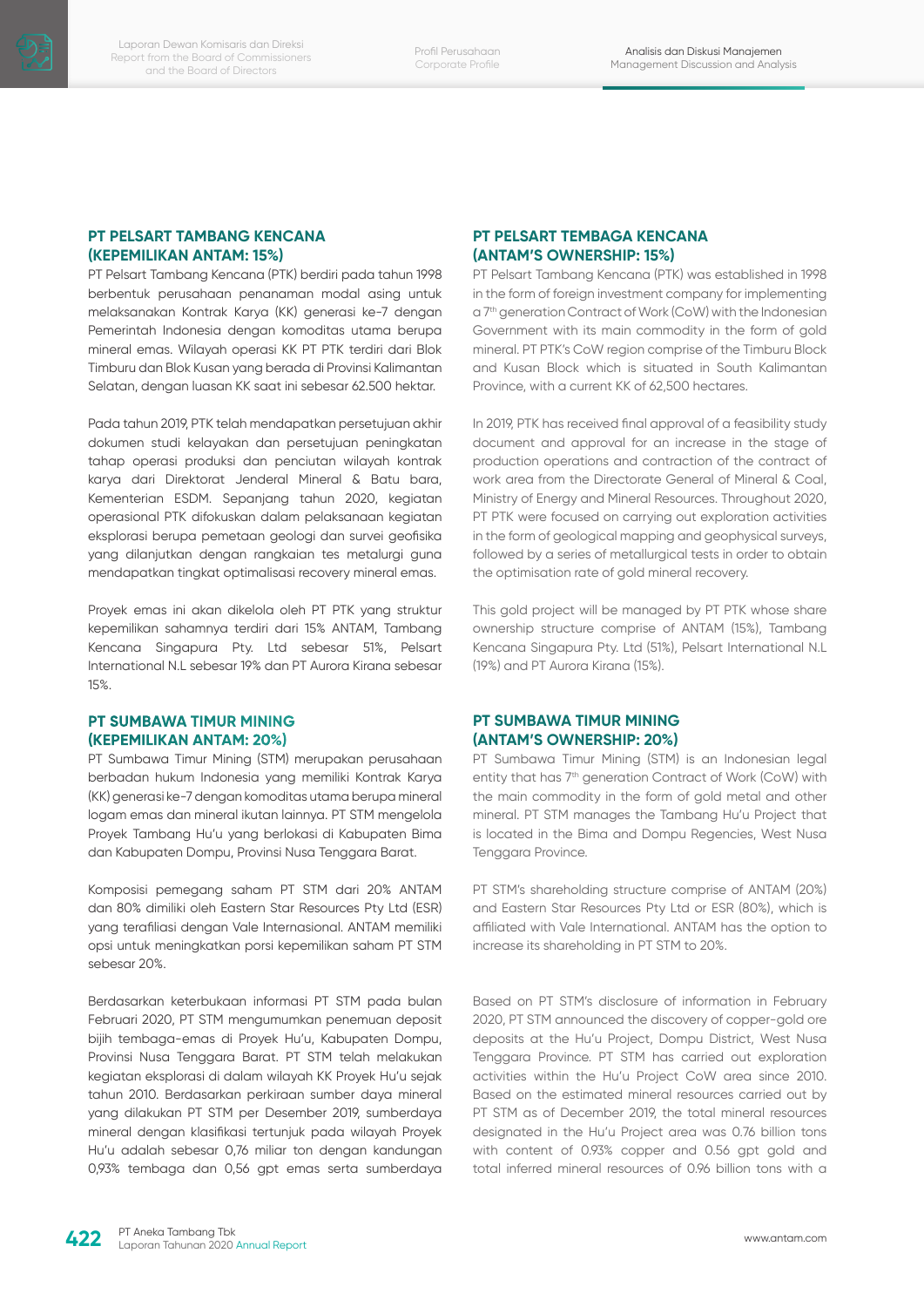

mineral dengan kalsifikasi tereka sebesar 0,96 miliar ton dengan komposisi 0,87% tembaga dan 0,44 gpt emas. Tercatat pada akhir 2019, total sumberdaya mineral PT STM mencapai 1,7 miliar ton dengan komposisi rata-rata 0,89% tembaga dan 0,49 gpt emas.

Pada tahun 2021, aktivitas operasional PT STM difokuskan pada aktivitas eksplorasi yang diantaranya mencakup melanjutkan kegiatan pemboran di sekitar wilayah deposit, melanjutkan pengetesan hydrogeological, pembangunan akses jalan untuk mendukung kegiatan eksplorasi serta penyusunan feasibility study proyek.

#### **PT GORONTALO MINERALS (KEPEMILIKAN ANTAM: 20%)**

ANTAM memiliki 20% kepemilikan proyek penambangan tembaga dan emas yang dikelola oleh PT Gorontalo Minerals (PT GM) di Kabupaten Bone Bolango, Provinsi Gorontalo.

PT Bumi Resources Minerals Tbk memiliki 80% saham PT GM. Operasi PT GM mengacu pada KK generasi ke-7 dengan Pemerintah Republik Indonesia. Saat ini aktivitas PT GM berfokus pada kegiatan eksplorasi di lokasi Sungaki Mak dan Cabang Kiri. Berdasarkan laporan sumber daya mineral (JORC) PT GM, tercatat estimasi sumber daya mineral mencapai sebesar 400 juta ton dengan kadar mineral rata-rata 0,48% tembaga dan 0,43 gpt emas yang mencakup area KK PT GM di lokasi Sungai Mak, Cabang Kiri, Kayu Bulan dan Motomboto.

composition of 0.87% copper and 0.44 gpt gold. At the end of 2019, PT STM's total mineral resources reached 1.7 billion tons with an average composition of 0.89% copper and 0.49 gpt gold.

In 2021, PT STM's operational activities will be focused on exploration activities which include continuing drilling activities around the deposit area, continuing hydrogeological testing, building road access to support exploration activities and preparing project feasibility studies.

#### **PT GORONTALO MINERALS (ANTAM'S OWNERSHIP: 20%)**

ANTAM owns 20% ownership in the copper and gold mining project that is managed by PT Gorontalo Minerals (PT GM) in Bone Bolango Regency, Gorontalo Province.

PT Bumi Resources Minerals Tbk owns 80% of PT GM shares. PT GM's operations is based on the 7<sup>th</sup> generation CoW with the Government of Indonesia. Currently, PT GM's activities are focused on exploration activities at Sungaki Mak and Cabang Kiri sites. Based on the mineral resources report (JORC) of PT GM, it was recorded that the estimated mineral resources reached 400 million tons with an average mineral content of 0.48% copper and 0.43 gpt of gold covering the area of PT GM's CoW in Sungai Mak, Cabang Kiri, Kayu Bulan and Motomboto.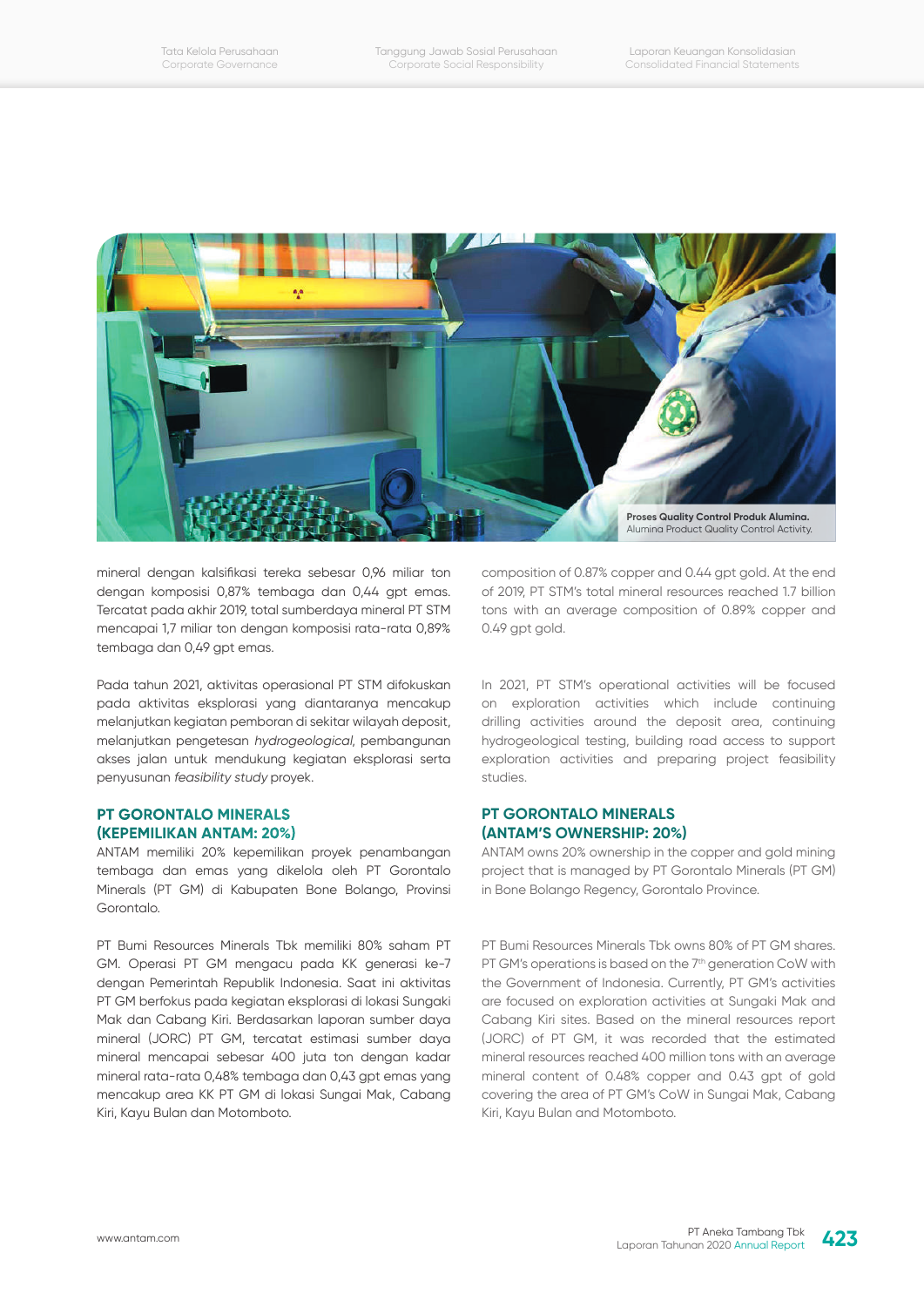## **PT SORIKMAS MINING (KEPEMILIKAN ANTAM: 25%)**

PT Sorikmas Mining (PT SM) merupakan perusahaan patungan yang mengelola proyek penambangan bijih emas di Kabupaten Mandailing Natal, Provinsi Sumatera Utara. Sihayo Gold Limited (SGL), sebuah perusahaan tambang publik Australia, memiliki 75% saham PT SM dan seluruh sisa saham PT SM dimiliki oleh ANTAM. Operasi PT SM mengacu pada KK generasi ke-7 dengan Pemerintah Republik Indonesia dengan area WKK sekitar 66.200 hektar.

Berdasarkan keterbukaan informasi estimasi sumber daya mineral dan cadangan bijih PT SGL pada periode Juni 2020 (JORC), tercatat total sumber daya mineral PT SM sebesar 24 juta ton dengan kadar rata-rata emas sebesar 2,0 gpt (setara 1,5 juta oz logam). Sedangkan total cadangan bijih tercatat sebesar 12,5 juta ton dengan kadar emas ratarata 2,1 gpt (setara 0,84 juta oz logam).

## **PT GALUH CEMPAKA (KEPEMILIKAN ANTAM: 20%)**

ANTAM memiliki free-carried interest sebesar 20% pada Proyek Intan Cempaka yang dioperasikan oleh perusahaan patungan PT Galuh Cempaka (PT GC) untuk mengelola cadangan intan aluvial di Cempaka dan Danau Seran, Kalimantan Selatan.

## **PT BORNEO ALUMINA INDONESIA (KEPEMILIKAN ANTAM: 40%)**

PT Borneo Alumina Indonesia (PT BAI) merupakan entitas asosiasi ANTAM dan PT Inalum (Persero) dengan kepemilikan saham masing-masing di PT BAI sebesar 40% dan 60%.

PT BAI merupakan perusahaan yang didirikan dengan maksud dan tujuan untuk membangun Proyek Smelter Grade Alumina Refinery (SGAR) di Mempawah, Kalimantan Barat berkapasitas 1 (satu) juta alumina per tahun. Proyek SGAR merupakan proyek strategis yang menghubungkan rantai pasokan antara pertambangan bauksit milik ANTAM dengan pabrik pengolahan dan pemurnian alumunium milik Inalum.

## **PT SORIKMAS MINING (ANTAM'S OWNERSHIP: 25%)**

PT Sorikmas Mining (PT SM) is a joint venture that manages the gold ore mining project in Mandailing Natal Regency, North Sumatra Province. Sihayo Gold Limited (SGL), an Australian public mining company, owns 75% of PT SM's shares and all of the remaining shares of PT SM are owned by ANTAM. PT SM's operations refer to the 7<sup>th</sup> generation KK with the Government of the Republic of Indonesia with a WKK area of approximately 66,200 hectares.

Based on the disclosure of information on estimates of mineral resources and ore reserves of PT SGL in the period of June 2020 (JORC), PT SM's total mineral resources were recorded at 24 million tons with an average gold content of 2.0 gpt (equivalent to 1.5 million oz of metal). Meanwhile, total ore reserves were recorded at 12.5 million tonnes with an average gold content of 2.1 gpt (equivalent to 0.84 million oz of metal).

# **PT GALUH CEMPAKA (ANTAM'S OWNERSHIP: 20%)**

ANTAM has a 20% free-carried interest in the Intan Cempaka Project that is operated by the joint venture company, PT Galuh Cempaka (PT GC), to manage alluvial diamond reserves in Cempaka and Danau Seran, Kalimantan.

# **PT BORNEO ALUMINA INDONESIA (ANTAM'S OWNERSHIP: 40%)**

PT Borneo Alumina Indonesia (PT BAI) is associate entity of ANTAM and PT Inalum (Persero) with the shareholder composition of ANTAM 40% and Inalum owned 60% share of PT BAI.

PT BAI is established with the intention and purposes of building a Smelter Grade Alumina Refinery (SGAR) Project in Mempawah, West Kalimantan with a capacity of 1 (one) million alumina per year. The SGAR project is a strategic project that connects the bauxite alumina supply chain between ANTAM's bauxite mining and Inalum's aluminum refining and processing plant.